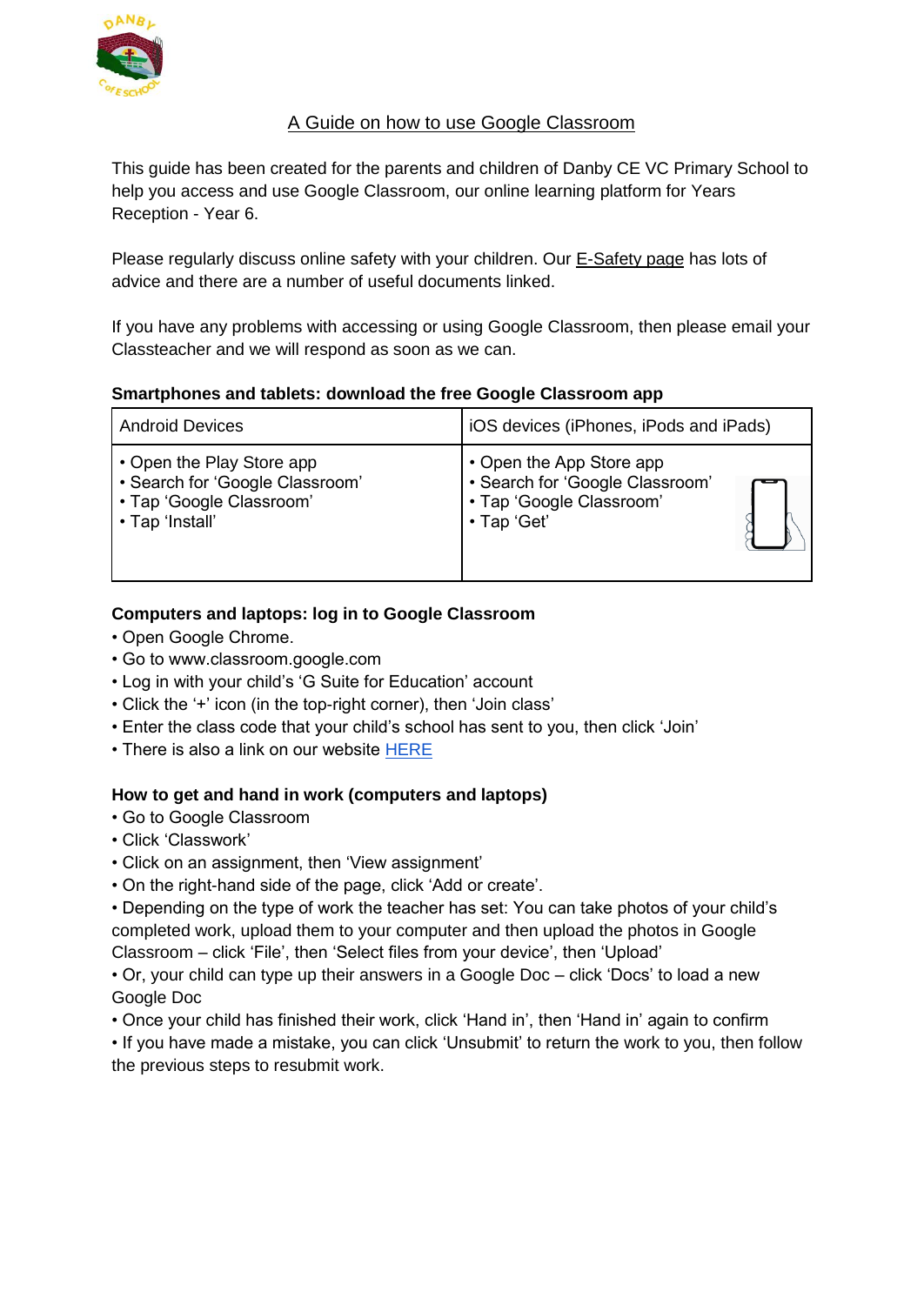

## **How to hand in work (mobile devices – Android or iOS)**

- Open the Google Classroom app
- Tap on your child's class, then 'Classwork' (at the bottom)
- Tap on an assignment, then the arrow at the bottom
- Tap 'Add attachment'. Depending on the type of work the teacher has set:

• You can take photos of your child's completed work, upload them to your computer and then upload the photos in Google Classroom – click 'File', then tap the file on your device • Or, your child can type up their answers in a Google Doc – tap 'New Doc' to load a new Google doc.

• Once your child has finished their work, tap 'Hand in', then 'Hand in' again to confirm

• If you have made a mistake, you can click 'Unsubmit' to return the work to you, then follow the previous steps to resubmit work.

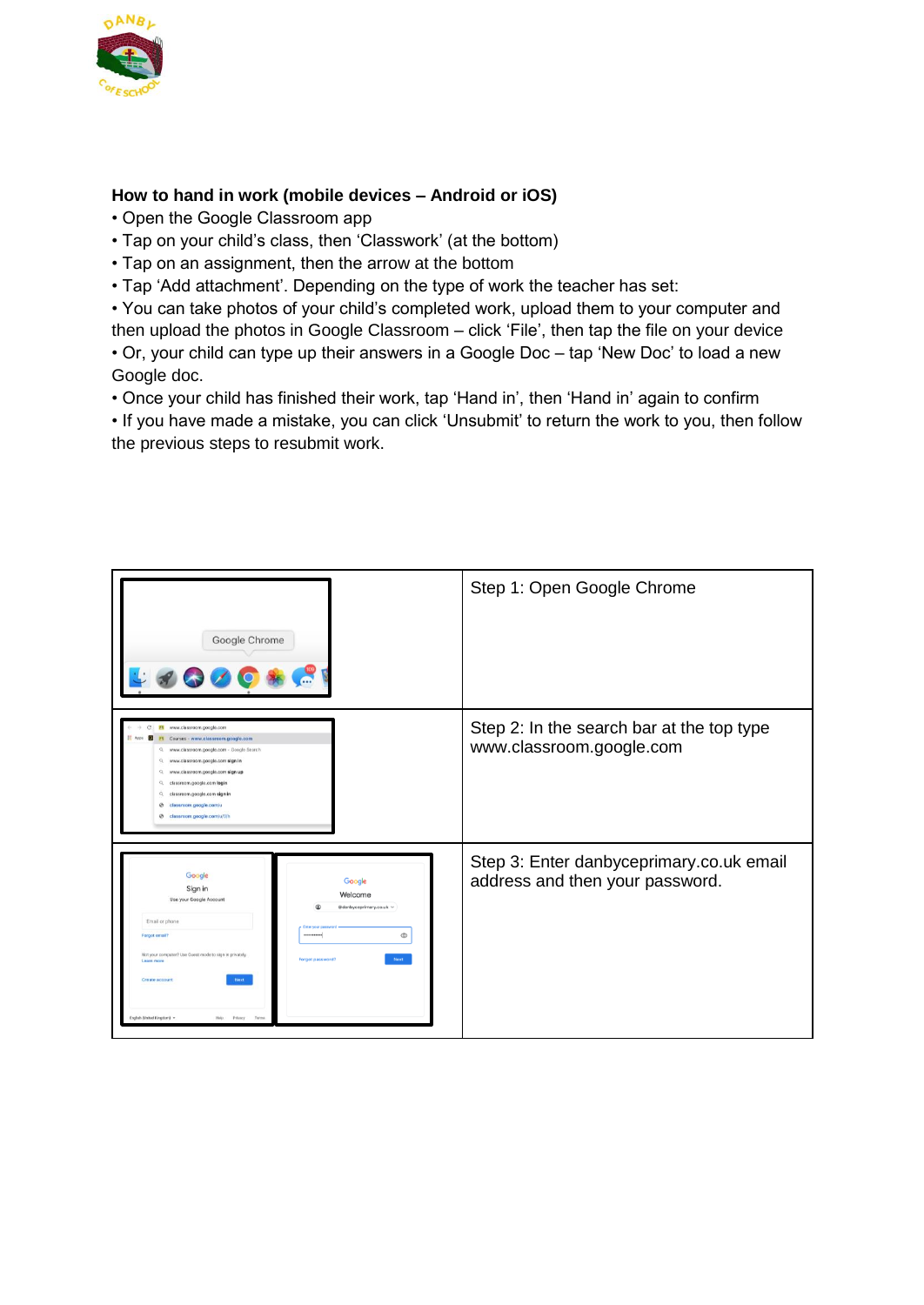

| Google Classroom<br>To de Calenda<br><b>Y5/6 TOPIC</b><br>PSHE Y5/6<br>(0) □                                                                                                                                                                                                                                                                                                                                                                  | Step 4: Double click on your classroom to<br>enter.                                                                                                                                                        |
|-----------------------------------------------------------------------------------------------------------------------------------------------------------------------------------------------------------------------------------------------------------------------------------------------------------------------------------------------------------------------------------------------------------------------------------------------|------------------------------------------------------------------------------------------------------------------------------------------------------------------------------------------------------------|
| $\equiv$ Y5/6 TOPIC<br>Y5/6 TOPIC<br>hing with your clas<br>ted a new assignment: 4 & 6- FIGURE GRID REFERENCES: LESSON 1<br>View al                                                                                                                                                                                                                                                                                                          | Step 5: This page is called the stream. You<br>can see people's messages and any<br>classwork updates.                                                                                                     |
| Y5/6 TOPIC<br>田<br>Google Calendar Cass Drive folder<br><b>D</b> View your work<br><b>GEOGRAPHY</b><br>All topics<br>÷<br>466-FIGURE GRID REFERENCES: LESSON 1<br>Day 2 Nov                                                                                                                                                                                                                                                                   | Step 6: Click on 'Classwork' to view any set<br>work (assignments).                                                                                                                                        |
| Y5/6 TOPIC<br>4 & 6- FIGURE GRID REFERENCES: LESSON 1<br>÷<br>Your work<br>Andrea Rose - 2 No<br>+ Add or create<br>too points<br>Due 2 Nov<br>Mark as I<br>rad the power point and complete the worksheet.<br>atch the you tube link about how to take a 6-figure grid referen<br>Setting to Grips with Grid R<br>Grid Worksheet.docx<br>$\triangleright$<br>How to take a 6-figure grid r<br>Y5and6.doc<br>suTube video 2 minutes<br>wint s | Step 7: Click on the assignment you want to<br>select. This will show more information and<br>the link to access the document.                                                                             |
| Y5and6 ☆ D @<br><b>B</b> o Share<br>The Edit View Insert Format Tools Add-ons Help Last.edit.was.seconds.ago<br>$\mathcal{O} \times \mathbb{R}$<br>12-1-1-1-1-1-1<br>Six Figure Grid References<br><b>Six Figure Grid References</b><br>$\cdot$ $\cdot$<br><b>BD</b><br>$^{\circ}$<br>00<br>00<br>۱ū<br>$n^{10}$<br>Ÿ<br>o                                                                                                                    | Step 8: You have now opened the<br>assignment and can start to complete your<br>work.<br>Fun fact: Google Classroom doesn't have a<br>save button because it saves automatically<br>it after every action! |